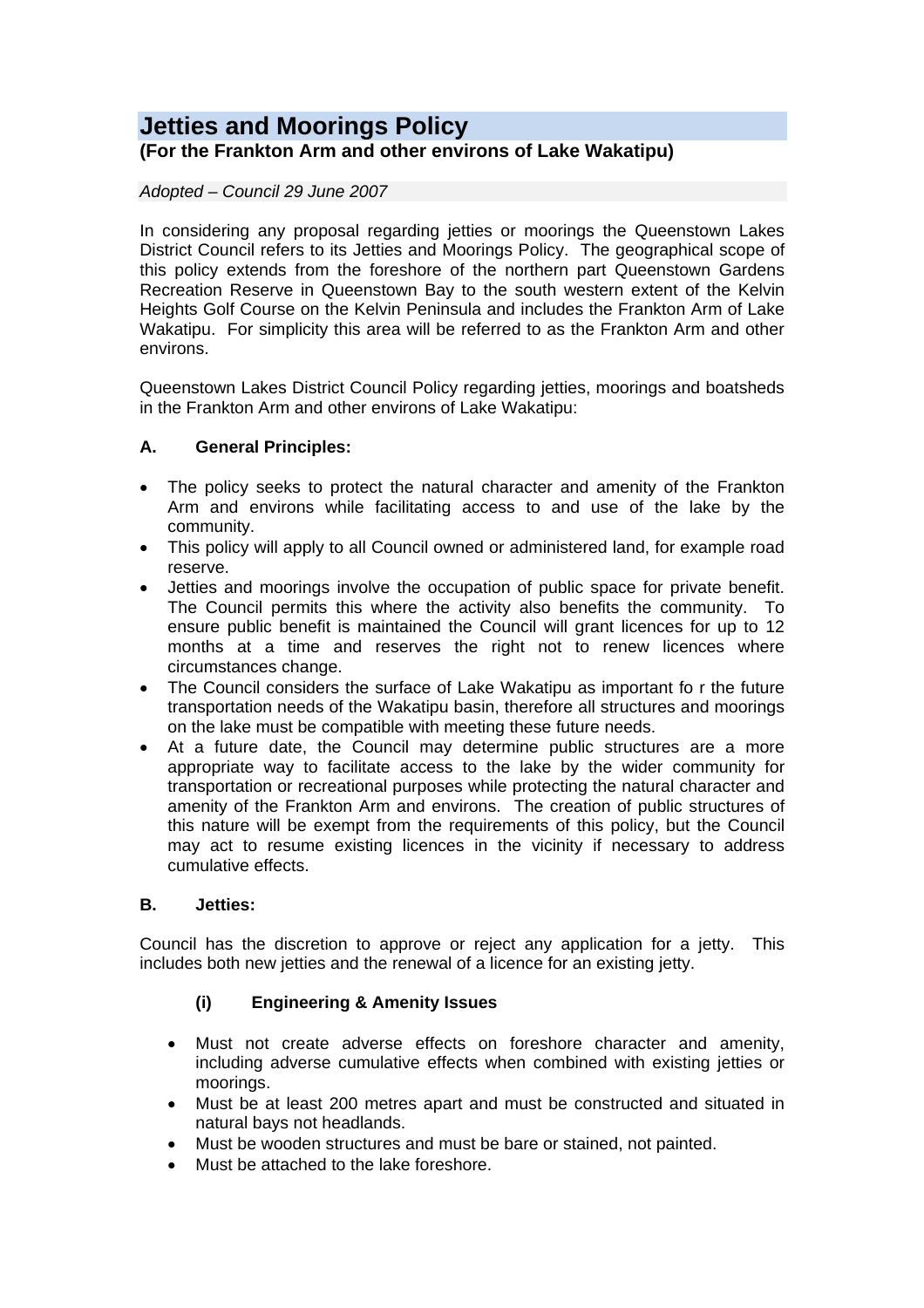- Must be engineered to a standard that allows safe and easy use by a wide variety of vessels at all lake levels in order to be a practical and useful part of the transportation infrastructure of Lake Wakatipu.
- Piles must be internal, rather than external.
- Buffering must be provided by purpose-made buffers, not by tyres.
- All jetties are required to be in compliance with matters set out and detailed in the Waterways Bylaw which is known as the QLDC Waterways Navigation and Safety Bylaw 2003.
- Jetties must at all times be maintained in a safe and structurally sound condition and are subject to inspection at any time.
- Licences will not be renewed for jetties that fall into disuse or disrepair.
- The number of berths at any private jetty shall not exceed four, at least one of which must be available at all times for use by any member of the public who do not have an interest in the jetty.
- Must be rectangular and of no more than 20 metres in length, to be measured from the mean summer low water level, unless the Council considers that lake depth or weather conditions require an alternative design.

#### **(ii) Ownership**

 Holders of a jetty licence, shares in a jetty, a sublease in respect of a berth on a jetty, or any other interest in a jetty in the Frankton Arm and environs must be registered as an owner of a property part of which is within 200 metres of the jetty. Jetties should be shared by a number of adjacent landowners, wherever practical.

#### **(iii) Management**

- Must be available for the use of the general public.
- Must be able to be used for dropping off and picking up passengers and short term berthing.
- Permanent berthing at a jetty is permitted.
- Overnight berthing of a boat of up to 8 metres in length is permitted. Overnight occupation of a boat at a jetty is not allowed.
- Must be maintained in accordance with the conditions of all relevant licences and consents.
- Jetties or pick-up/drop-off points for public transport purposes are desirable at the area of the Kelvin Heights Golf Course, Bay View Road, Park Street, Kawarau Falls, Sugar Lane Marina and on the northern side of Frankton Arm approximately opposite Andrews Road.
- Notwithstanding the above 200 metre gap between all jetties, the following areas shall have no further jetties built in them (other than public structures): between Middleton Road and Sugar Lane; along the foreshore of the Frankton Recreation Reserve; the foreshore of the Rural General zoned land on the south side of the Frankton Arm; and to the west of the ski lane adjacent to Kelvin Grove. This exclusion reflects the landscape assessment of the area. A copy of the Amenity Issues Document is available from the Council.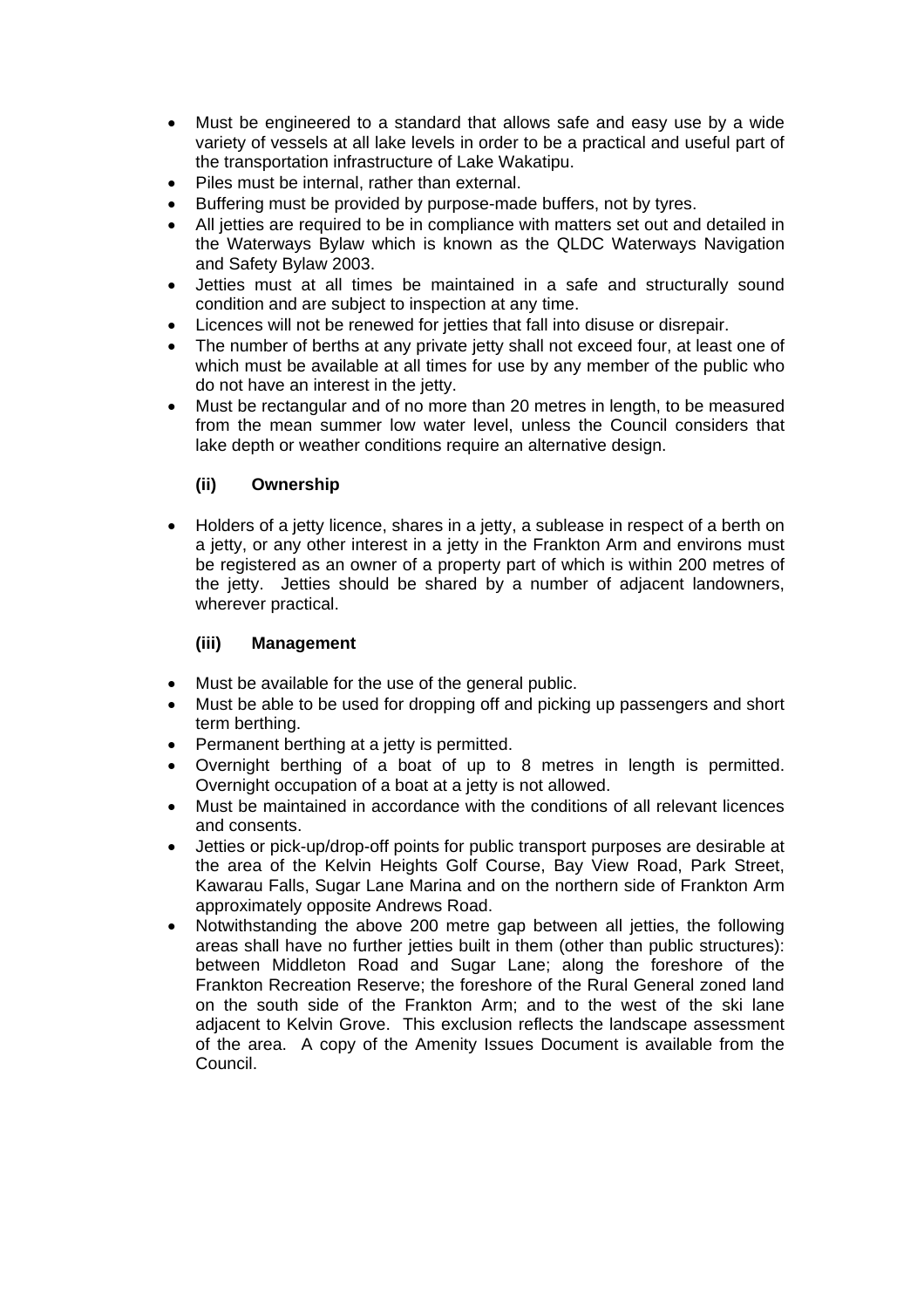## **C. Moorings:**

- Must not create adverse effects on foreshore character and amenity, including adverse cumulative effects when combined with existing jetties or moorings.
- Must be a maximum of 60 metres from the lake edge.
- Must be at least 30 metres apart.
- Moorings must be simple swing moorings only.
- Must not be used to moor craft over 9 metres in length, unless in a designated area. The designated areas for large craft mooring are to be in the immediate south-west of the Sugar Lane Marina and the Park Street mooring area.
- Not withstanding the above 30 metre gap between all moorings, the following areas should have no further moorings: between Middleton Road and Sugar Lane (except for the designated large boat mooring area); between Sugar Lane and Willow Place; the foreshore of the Rural General zoned land on the south side of the Frankton Arm; in the area of the Bay View Road beach; and within 50 metres of any ski lane.
- All moorings are required to be in compliance with matters set out and detailed in the Waterways Bylaw which is known as the QLDC Waterways Navigation and Safety Bylaw 2003.

#### **D. Boat Sheds:**

- No further boatsheds in the Frankton Arm and environs shall be constructed, except in the area from the western end of Park Street to Jubilee Park.
- Existing boatsheds must be maintained in accordance with the conditions of all relevant licences and consents. Licences will not be renewed if this is not the case.